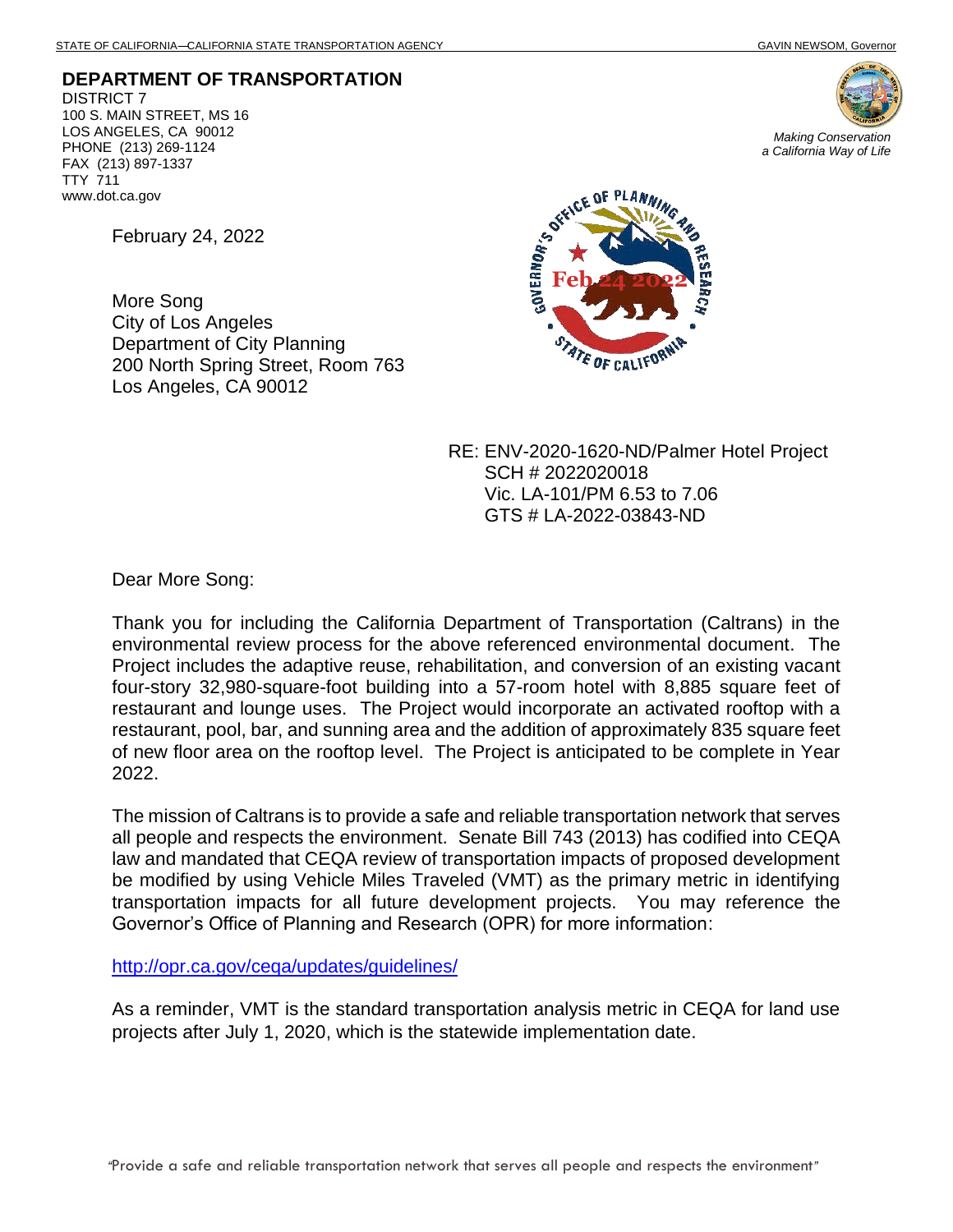More Song February 24, 2022 Page 2 of 3

> Caltrans is aware of challenges that the region faces in identifying viable solutions to alleviating congestion on State and Local facilities. With limited room to expand vehicular capacity, all future developments should incorporate multi-modal and complete streets transportation elements that will actively promote alternatives to car use and better manage existing parking assets. Prioritizing and allocating space to efficient modes of travel such as bicycling and public transit can allow streets to transport more people in a fixed amount of right-of-way.

> Caltrans supports the implementation of complete streets and pedestrian safety measures such as road diets and other traffic calming measures. Please note the Federal Highway Administration (FHWA) recognizes the road diet treatment as a proven safety countermeasure, and the cost of a road diet can be significantly reduced if implemented in tandem with routine street resurfacing. Overall, the environmental report should ensure all modes are served well by planning and development activities. This includes reducing single occupancy vehicle trips, ensuring safety, reducing vehicle miles traveled, supporting accessibility, and reducing greenhouse gas emissions.

> For this project, we encourage the Lead Agency to evaluate the potential of Transportation Demand Management (TDM) strategies and Intelligent Transportation System (ITS) applications in order to better manage the transportation network, as well as transit service and bicycle or pedestrian connectivity improvements. For additional TDM options, please refer to the Federal Highway Administration's *Integrating Demand Management into the Transportation Planning Process: A Desk Reference (Chapter 8).* This reference is available online at:

<http://www.ops.fhwa.dot.gov/publications/fhwahop12035/fhwahop12035.pdf>

You can also refer to the 2010 *Quantifying Greenhouse Gas Mitigation Measures* report by the California Air Pollution Control Officers Association (CAPCOA), which is available online at:

[http://www.capcoa.org/wp-content/uploads/2010/11/CAPCOA-Quantification-Report-9-](http://www.capcoa.org/wp-content/uploads/2010/11/CAPCOA-Quantification-Report-9-14-Final.pdf) [14-Final.pdf](http://www.capcoa.org/wp-content/uploads/2010/11/CAPCOA-Quantification-Report-9-14-Final.pdf)

## **Pedestrians and Bicycles**

The Project would not result in a permanent removal/modification that would lead to the degradation of pedestrian or bicycle facilities. Although the Project may intensify use of existing pedestrian and bicycle facilities, the Project would provide adequate measures to ensure the safety of those accessing the site and utilizing the streets surrounding it. The Project will incorporate pedestrian and bicycle-friendly designs, such as a bicycle parking and adequate sidewalks.